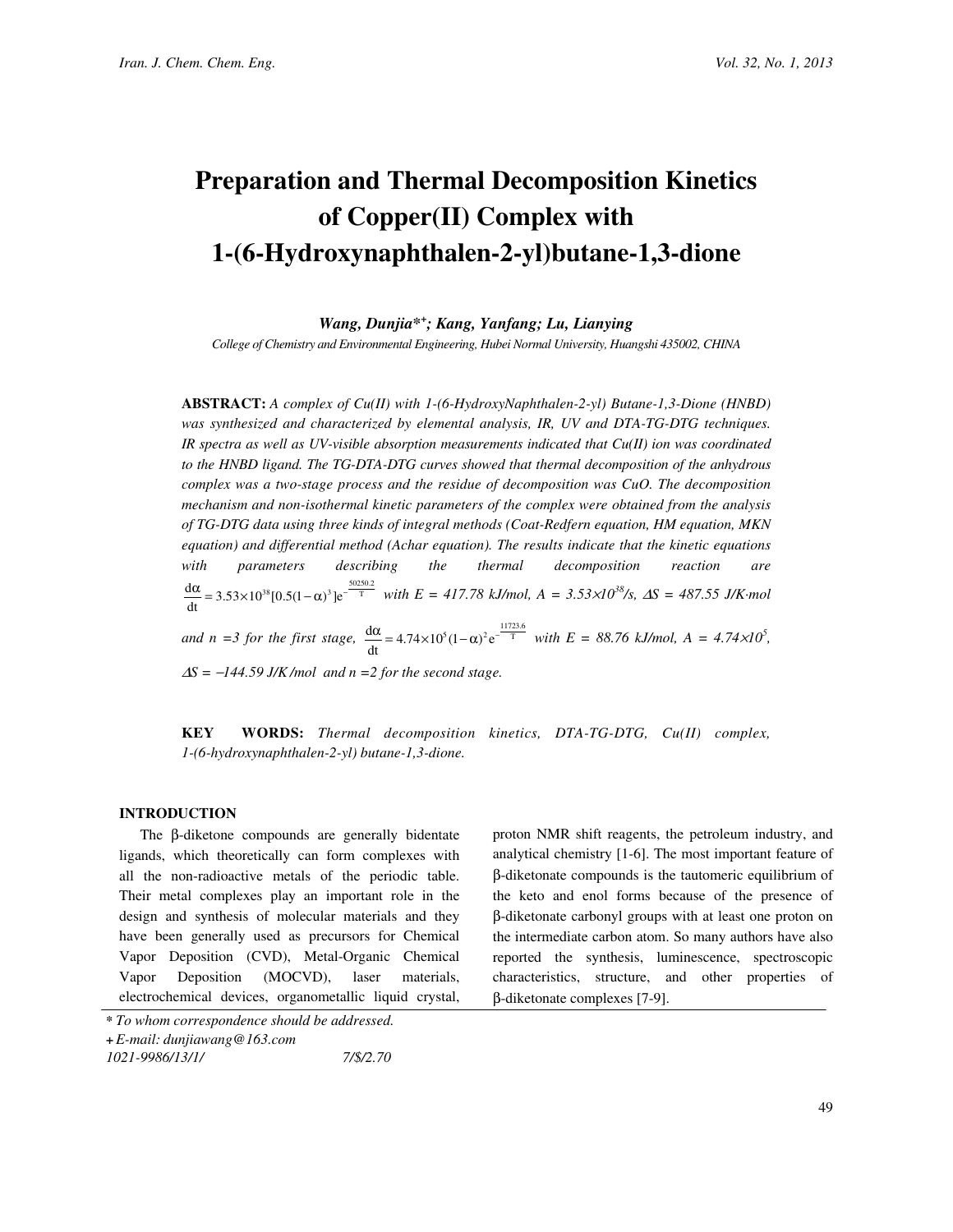

Fig. 1: Synthetic scheme of the complex.

In order to promote the applications of β-diketonate complexes, the knowledge of the thermal behavior and thermodynamic data are useful and essential. In previous literature, the thermo-chemistry and the kinetics of the β-diketone complexes have been reported [10,11]. However, no attempt appears to have been made to anchor 1-(6-HydroxyNaphthalen-2-yl)Butane-1,3-Dione (HNBD) ligand and study the thermal behavior and kinetics of HNBD complexes. In present work, the preparation and characterization of new complex of HNBD with copper(II) is reported. Also, the thermal behavior of the complex is discussed in details and different thermodynamic activation parameters are calculated.

# EXPERIMENTAL SECTION

# Chemicals

1-(6-HydroxyNaphthalen-2-yl) Butane -1,3- Dione (HNBD, 99.5%) was provided by Huangshi Shengkang Pharmaceutical Co. Ltd. Other chemicals and reagents used were of analytical grade.

#### Analysis and Physical Measurements

The Copper (II) of the complex was determined by EDTA volumetric analysis. The contents of carbon, and hydrogen were carried out on a PE 2400 elemental analyzer. UV-visible spectra were recorded in DMF on Shimadzu UV-2501PC spectrophotometer. The infrared spectra were measured on a Nicolet IMP410 FTIR spectrometer with KBr pellets. The amount of water of the complex was determined from TG curve.

The TG, DTG and DTA curves were performed on a Perkin Elmer Pyris Diamond TG/DTA simultaneous thermal analyzer. The experiments were carried out

in dynamic nitrogen atmosphere (100 mL / min) with a heating rate of 10 K/min in the temperature range of 298-1123 K. A platinum crucible (diameter 5 mm) was used with alumina as the reference material.

# Preparation of copper complex with HNBD

The method of preparation of copper complex was described in Ref. [8]. The synthetic scheme is shown in Fig. 1. 5.0mmol HNBD and 2.0mmol  $Cu(NO<sub>3</sub>)<sub>2</sub>·2H<sub>2</sub>O$ were dissolved in 50mL 95% ethanol under heating, then 5% aqueous solution of sodium hydroxide was added dropwise with stirring and adjusted to  $pH = 6-7$ . The green-yellowish precipitate was formed immediately, and the mixture was stirred for 2h under temperature range of 60−70 °C. After filteration, the precipitate was repeatedly washed with ethanol and distilled water. The greenyellow powder was dried under silica gel for 3 days. The copper complex  $\left[\text{Cu}(C_{14}H_{11}O_3)_2 \cdot H_2O \right]$  was obtained. (Anal. Calcd. for  $C_{28}H_{24}O_7Cu$  (%): C 62.74, H 4.51, Cu 11.86; Found: C 62.52, H 4.50, Cu 11.95).

# RESULTS AND DISCUSSION

# IR Spectra

The IR spectra of copper complex and ligand were shown in Fig.2. Some data were quite different between the ligand and the complex, which showed the structure change of the ligand after coordination. The IR spetra of the HNBD and the complex were very similar from 4000 to 1650  $\text{cm}^{-1}$ , which assigned to the stretching vibrations of hydroxy groups of naphthol and water, unsaturated C−H and saturated C−H. But they are substantially different in the range of 1650–400  $cm^{-1}$ . The strong carbonyl stretching peak at  $1631 \text{ cm}^{-1}$  in HNBD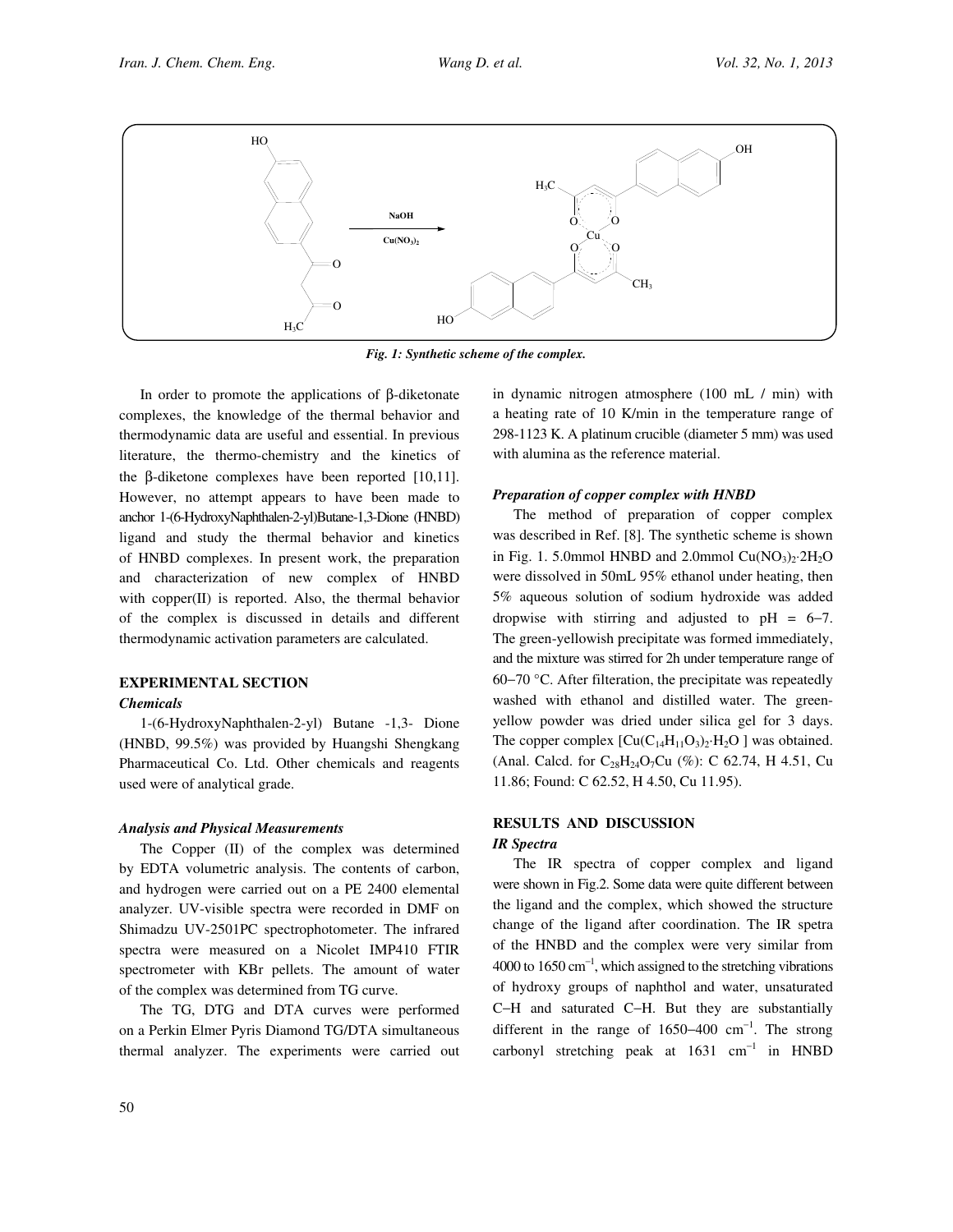shifted to  $1625 \text{ cm}^{-1}$ , which indicated the interaction of the carbonyl and copper(II) ion within the complex. However, there was another new strong peak at 1519  $cm^{-1}$ in the complex attributable to the characteristic C=C stretching peak of the HNBD ligand coordinating with the central  $Cu(II)$  ion in the form of an alkenol anion [7,12]. Coordination of the oxygen atom was confirmed with the presence of new bands at  $475-450$  cm<sup>-1</sup> region assignable to ν (Cu−O) for the complex [13]. The ν (C−O or C−CO−C) frequency shifted in the complex towards or higher values as a result of coordination of the oxygen to the metal ion [14].

#### UV-Visible spectra

The UV-visible spectra of the HNBD and the complex in DMF were shown in Fig. 3. The UV-visible spectra of the HNBD in DMF solution exhibited two broad absorption bands at 265.5 and 330.0 nm, which corresponded to the  $\pi \rightarrow \pi^*$  electronic transfer on the naphthyl ring and the  $n \rightarrow \pi^*$  electronic transfer on the carbonyl group [7,12]. The UV-visible spectra of the complex in DMF solution also showed two broad absorption bands. The former band has no change, but the latter one red-shifted about 9 nm, which indicated that the HNBD ligand forms a bigger conjugate system after coordination with the copper ion.

#### Thermal behavior

The DTA-TG-DTG curves for the thermal decomposition of Cu(C<sub>14</sub>H<sub>11</sub>O<sub>3</sub>)<sub>2</sub>·H<sub>2</sub>O were shown in Fig.4 ( $\beta$  =10 K/min). It could be seen that, the dried sample contains one molecule of physically adsorbed water, which is gradually evolved in the temperature range of 30−134°C without any substantial change in the DTA curve. Thermal decomposition of the anhydrous complex showed two stages. The first stage of decomposition process occurred between 134 and 367 °C with 53.5% mass loss (calculated loss 53.4%). There was a small endothermic effect at 293 °C on the DTA curve due to the loss of two naphthol molecules. The second stage took place between 367 and 828 °C with 28.4% mass loss (calculated loss 28.4%). The DTA curve displayed a strong and broad exothermic peak at 537.5 °C attributable to the oxidative decomposition of other organic fragments of ligand. The final decomposition product was CuO (found: 14.8% and calculated: 14.8%). The most probable thermal decomposition scheme can be expressed in Fig.5.



Fig. 2: IR spectra of the HNBD (a) and the complex (b).



Fig. 3: UV-visible spectra of the HNBD (a) and the complex (b).

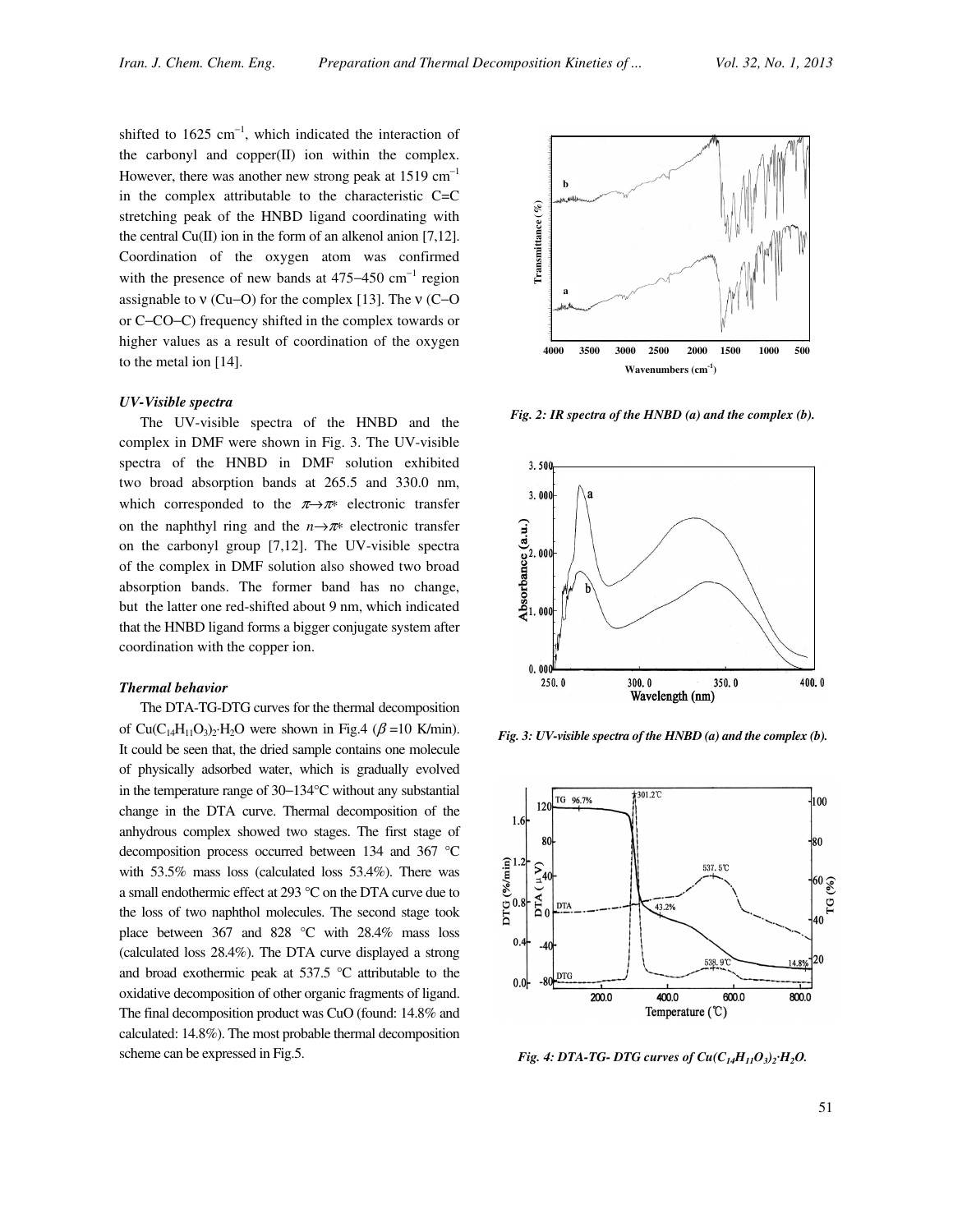

Fig. 5: Thermal decomposition scheme for the complex.

# The Non-isothermal decomposition kinetic studies

Determination of kinetic mechanism

In general, the equation in the non-isothermal decomposition kinetics of solid-state reactions is presented as [15]:

$$
\frac{d\alpha}{dT} = \frac{A}{\beta} e^{\frac{-E}{RT}} f(\alpha), \ (\beta = dT/dt)
$$
 (1)

From Eq. (1), the Achar equation and the Coats-Redfern equation are deduced:

Achar equation [16]:

$$
\ln[\frac{d\alpha/dt}{f(\alpha)}] = \ln A - \frac{E}{RT}
$$
 (2)

Coats-Redfern equation [17]:

$$
\ln[\frac{g(\alpha)}{T^2}] = \ln(\frac{AR}{\beta E}) - \frac{E}{RT}
$$
 (3)

Where  $\alpha$  is the reaction fraction of decomposition, dα/dt is the rate of conversion, β is the linear heating rate, A is the pre-exponential factor, E is the apparent activation energy, R is gas constant, T is the absolute temperature,  $f(\alpha)$  and  $g(\alpha)$  are the differential and integral mechanism functions respectively.

The basic parameters of T,  $\alpha$  and d $\alpha$ /dt obtained from the TG-DTG curves were listed in Table 1. In our work, the determination of the mechanism was calculated using an IBM computer with a BASIC program. The first stage of the complex was taken as an example to demonstrate the process. On substitution of the basic parameters in Table 3 and the fourteen types mechanism function  $f(\alpha)$ and  $g(\alpha)$  [18] into Eqs.(2) and (3), the values of E, lnA and the linear correlation coefficients r of different mechanism function were calculated from weighted least-

squares plot of  $\ln [\frac{d\alpha}{dt} f(\alpha)]$  vs.  $\frac{1}{\pi}$  $\frac{1}{T}$  and of  $\ln \left[ g(\alpha)/T^2 \right]$  vs.  $\left[ 1/T \right]$ . The results were listed in Table 2. When the values of E and lnA obtained by the two methods were approximately equal and the linear correlation coefficient was better, it could be concluded that the relevant function was the probable thermal decomposition mechanism of the complex.

Comparing the kinetic parameters for the first stage of decomposition of the complex, it could be suggested that the function of the possible mechanism should be No.14 and corresponding the values of E, lnA and r were 436.29 kJ/mol<sup>-1</sup>, 94.21 and 0.9796 for Achar method, 416.65 kJ/mol<sup>−</sup><sup>1</sup> , 88.51 and 0.9914 for Coats-Redfern method. These values of E and lnA by Achar method and Coats-Redfern method accorded with the calculated values in Table 3 obtained by MKN method and HM method. Therefore, it can be concluded that the decomposition in the first stage was controlled by chemical reaction (third order) and the kinetic equation of this process was  $d\alpha/dt = Ae^{-E/RT} \cdot 0.5(1-\alpha)^3$ .

According to the same method, the calculated kinetic parameters E, lnA and linear correlation coefficients r for the second stage of the thermal decomposition were listed in Table 3. The values of E, and lnA obtained by Achar method (E=99.90 kJ⋅mol<sup>-1</sup>, lnA=14.28, r=0.9940) and Coats-Redfern method  $(E=96.63 \text{kJ/mol}^{-1}$ , lnA=12.71, r=0.9989) were approximately the same and the linear correlation coefficients r were better when the function is No.13 in Ref. [15], and in accordance with those by MKN method and HM method. Consequently, the decomposition of the second stage may be chemical reaction (second order) model, and the kinetic equation was  $d\alpha/dt = Ae^{-E/RT} \cdot (1-\alpha)^2$ .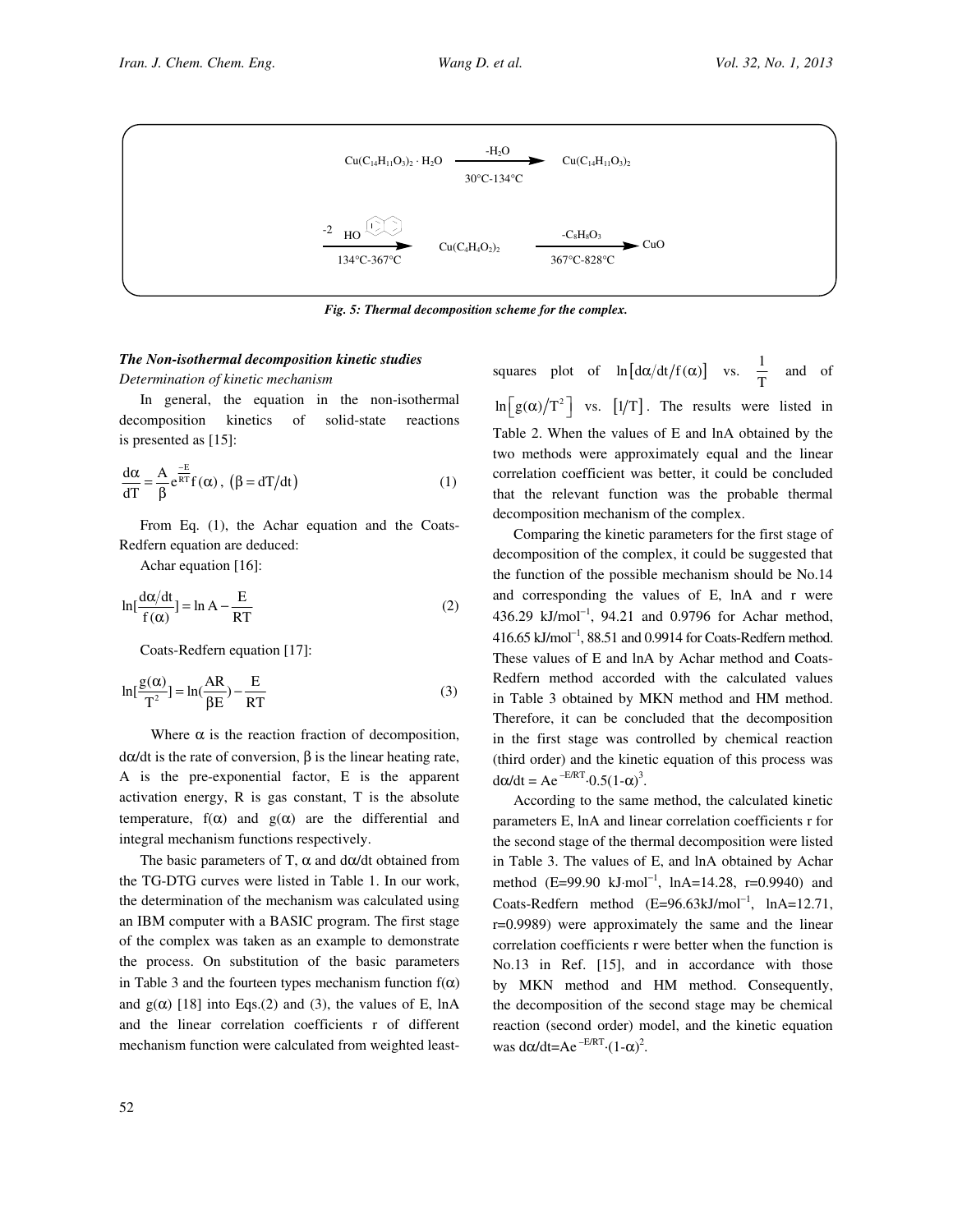|                | The first stage |          |              | The second stage |          |              |
|----------------|-----------------|----------|--------------|------------------|----------|--------------|
| No.            | T(K)            | $\alpha$ | $d\alpha/dt$ | T(K)             | $\alpha$ | $d\alpha/dt$ |
| $\mathbf{1}$   | 550.8           | 0.049    | 0.086        | 699.2            | 0.086    | 0.054        |
| $\overline{2}$ | 554.4           | 0.054    | 0.167        | 708.6            | 0.105    | 0.055        |
| 3              | 558.0           | 0.067    | 0.337        | 719.3            | 0.131    | 0.064        |
| $\overline{4}$ | 560.8           | 0.091    | 0.686        | 730.2            | 0.157    | 0.073        |
| 5              | 563.6           | 0.125    | 0.997        | 738.4            | 0.184    | 0.085        |
| 6              | 565.6           | 0.163    | 1.151        | 746.2            | 0.210    | 0.096        |
| $\overline{7}$ | 567.6           | 0.212    | 1.373        | 754.1            | 0.240    | 0.105        |
| 8              | 569.3           | 0.263    | 1.564        | 762.4            | 0.273    | 0.112        |
| 9              | 570.7           | 0.306    | 1.694        | 769.3            | 0.303    | 0.122        |
| 10             | 572.7           | 0.353    | 1.791        | 776.2            | 0.333    | 0.132        |
| 11             | 573.4           | 0.395    | 1.844        | 784.3            | 0.378    | 0.138        |
| 12             | 574.8           | 0.446    | 1.865        | 792.2            | 0.416    | 0.135        |
| 13             | 576.2           | 0.495    | 1.845        | 802.9            | 0.472    | 0.136        |
| 14             | 577.6           | 0.545    | 1.792        | 810.7            | 0.513    | 0.136        |
| 15             | 579.1           | 0.598    | 1.700        | 818.7            | 0.551    | 0.136        |
| 16             | 580.6           | 0.643    | 1.584        | 826.7            | 0.592    | 0.135        |
| 17             | 582.0           | 0.685    | 1.443        | 835.7            | 0.637    | 0.133        |
| 18             | 583.8           | 0.728    | 1.262        | 844.8            | 0.682    | 0.127        |
| 19             | 585.5           | 0.764    | 1.075        | 854.9            | 0.730    | 0.118        |
| 20             | 587.5           | 0.797    | 0.874        | 864.9            | 0.772    | 0.106        |
| 21             | 589.8           | 0.826    | 0.669        | 874.7            | 0.809    | 0.089        |
| 22             | 592.4           | 0.851    | 0.482        | 885.6            | 0.839    | 0.059        |
| 23             | 595.5           | 0.871    | 0.332        | 899.2            | 0.861    | 0.036        |
| $24\,$         | 598.7           | 0.886    | 0.235        | 909.5            | 0.873    | 0.035        |
| 25             | 602.5           | 0.899    | 0.168        | 921.1            | 0.888    | 0.033        |
| 26             |                 |          |              | 932.6            | 0.903    | 0.032        |
| 27             |                 |          |              | 945.7            | 0.918    | 0.029        |
| 28             |                 |          |              | 957.5            | 0.929    | 0.027        |
| $29\,$         |                 |          |              | 971.8            | 0.944    | 0.023        |
| $30\,$         |                 |          |              | 985.7            | 0.955    | 0.020        |

Table 1: Base data for thermal decomposition of the complex.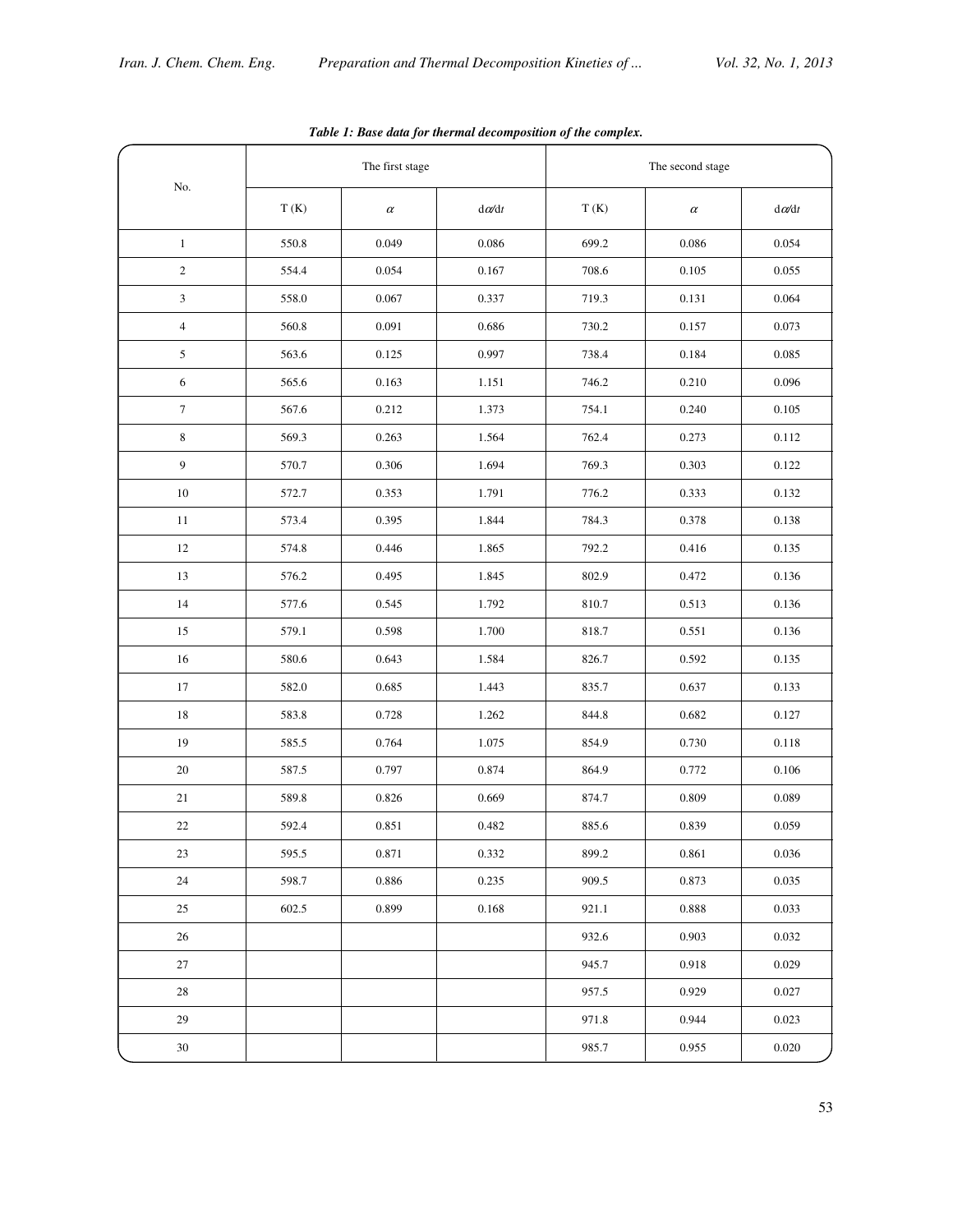| Function No.   | Achar method                |                 |          | Coats-Redfern method        |                 |          |  |
|----------------|-----------------------------|-----------------|----------|-----------------------------|-----------------|----------|--|
|                | $E$ (kJ·mol <sup>-1</sup> ) | $ln A (s^{-1})$ | $\Gamma$ | $E$ (kJ·mol <sup>-1</sup> ) | $ln A (s^{-1})$ | $\Gamma$ |  |
| $\mathbf{1}$   | $-127.73$                   | $-27.48$        | 0.6649   | 35.30                       | 5.05            | 0.9105   |  |
| $\mathfrak{2}$ | 70.32                       | 15.16           | 0.4706   | 149.85                      | 30.24           | 0.9694   |  |
| 3              | 30.46                       | 6.67            | 0.2369   | 109.97                      | 21.71           | 0.9679   |  |
| $\overline{4}$ | $-9.39$                     | $-1.95$         | 0.0791   | 70.14                       | 13.05           | 0.9653   |  |
| 5              | $-29.32$                    | $-6.35$         | 0.2466   | 50.18                       | 8.61            | 0.9613   |  |
| 6              | 78.46                       | 15.92           | 0.4305   | 196.83                      | 39.20           | 0.9551   |  |
| $\overline{7}$ | 102.32                      | 20.64           | 0.5425   | 207.06                      | 41.05           | 0.9607   |  |
| 8              | 186.40                      | 38.36           | 0.6126   | 349.45                      | 71.11           | 0.9400   |  |
| 9              | 246.03                      | 50.50           | 0.7324   | 382.11                      | 77.55           | 0.9506   |  |
| 10             | 318.96                      | 64.67           | 0.8343   | 423.69                      | 85.09           | 0.9624   |  |
| 11             | 271.24                      | 54.41           | 0.7736   | 395.78                      | 79.02           | 0.9549   |  |
| 12             | 150.03                      | 31.99           | 0.7154   | 229.55                      | 47.08           | 0.9706   |  |
| 13             | 293.16                      | 62.75           | 0.9322   | 313.04                      | 65.32           | 0.9885   |  |
| 14             | 436.29                      | 94.21           | 0.9796   | 416.65                      | 88.51           | 0.9914   |  |

Table 2: Results of kinetic analysis for the first stage of the complex.

Table 3: Kinetic parameters determined by various methods.

| Stage  | Methods       | $\mathbf n$ | $E$ (kJ·mol <sup>-1</sup> ) | $ln(A / s^{-1})$ | $\Delta S$ (J·K <sup>-1</sup> ·mol <sup>-1</sup> ) | $\Gamma$ |
|--------|---------------|-------------|-----------------------------|------------------|----------------------------------------------------|----------|
| First  | Achar         |             | 436.29                      | 94.21            | 532.90                                             | 0.9796   |
|        | Coats-Redfern |             | 416.65                      | 88.51            | 485.51                                             | 0.9914   |
|        | <b>MKN</b>    | 2.9         | 405.60                      | 85.45            | 460.07                                             | 0.9916   |
|        | HM            | 2.9         | 412.57                      | 86.85            | 471.71                                             | 0.9920   |
|        | Average       |             | 417.78                      | 88.76            | 487.55                                             |          |
| Second | Achar         |             | 99.90                       | 14.28            | $-134.50$                                          | 0.9940   |
|        | Coats-Redfern |             | 96.63                       | 12.71            | $-147.56$                                          | 0.9989   |
|        | <b>MKN</b>    | 1.9         | 92.74                       | 12.13            | $-152.38$                                          | 0.9989   |
|        | HM            | 1.9         | 100.60                      | 13.15            | $-143.90$                                          | 0.9950   |
|        | Average       |             | 97.47                       | 13.07            | $-144.59$                                          |          |

# Determination of kinetic parameters

When determined kinetic function model was a simple order function model, MKN (Madhusudanan-Krishnan-Ninan) method and HM (Horowitz-Metzger) method [Eqs. (4) and (5)] were also applied to process the TG-DTG data to calculate the kinetic parameters and the accurate reaction order and the kinetic parameters obtained by MKN method and HM method were used to check the agreement with those by Achar method and Coats-Redfern method.

MKN equation [19]:

$$
n[\frac{g(\alpha)}{T^{1.9215}}] = ln(\frac{AE}{\beta R}) + 3.7721 - 1.9215 ln E - \frac{0.12039E}{T}
$$
(4)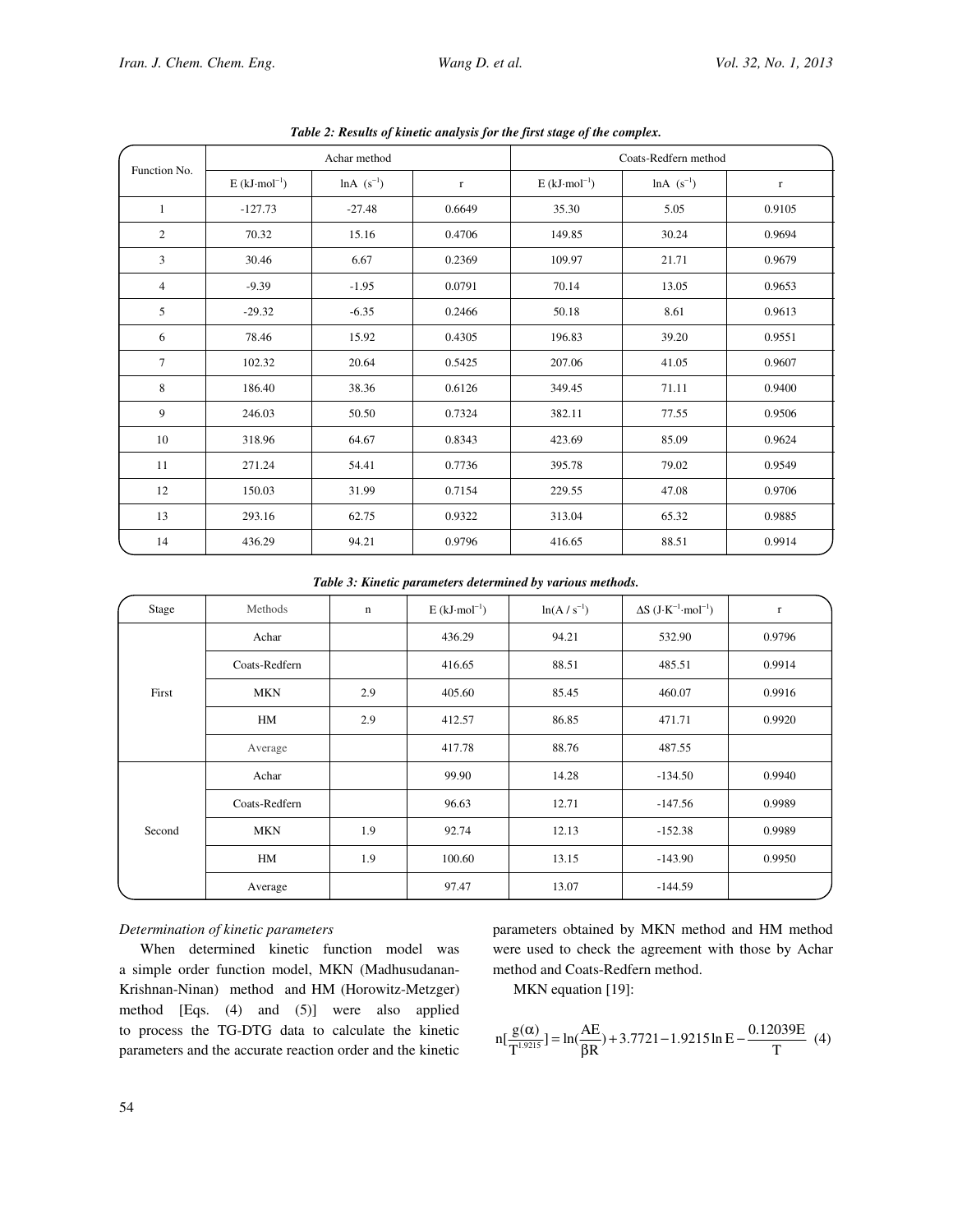HM equation [20]:

$$
\ln[g(\alpha)] = \ln(\frac{ART_s^2}{\beta E}) - \frac{E}{RT_s} + \frac{E\theta}{RT_s^2}
$$
(5)

Where  $g(\alpha) = \frac{1 - (1 - \alpha)^{1-n}}{1-n}$  $\alpha$ ) =  $\frac{1-(1-\alpha)^{1-n}}{1-n}$  [n=1, g( $\alpha$ ) = -1n(1- $\alpha$ )], n is

the reaction order, T<sub>s</sub> is a temperature where  $\alpha =1$ - $\frac{a}{e}$ 1 ,

$$
\theta = T - T_s
$$
. Plotting  $\ln \left[ \frac{g(\alpha)}{T^{1.9215}} \right]$  vs. 1/T at different

amounts of n, we obtained the values of E , lnA and r, respectively. When r is the biggest, the corresponded n is the reaction order we desired, and its kinetics parameters were obtained, too. Then substituting the best values of the reaction order (n) and the original data in Table 1 into Eq. (5) and plotting  $\ln[g(\alpha)]$  vs. $\theta$ , the values of E and lnA can also be calculated by HM method.

The entropy of activation, ∆S, can be calculated using the Following equation [21]:

$$
A = \frac{kT_p}{h} e^{\Delta S/R}
$$
 (6)

where, k is the Boltzmann's constant, h the Planck's constant and  $T_p$  the peak temperature.

The apparent activation energy E, the pre-exponential factor ln A, the entropy of activation ∆S, the reaction order n and the linear correlation coefficients r obtained by MKN method and HM method were listed in Table 3. These kinetic parameters by MKN method and HM method were in good agreement with those by Achar method and Coats-Redfern method [Eqs.(2) and (3)], and the decomposition reaction order of the first and second stage was 3 and 2, which were also in accordance with the kinetic mechanism by Achar method and Coats-Redfern method.

Substituting  $f(\alpha)$  with  $0.5(1-\alpha)^3$  and  $(1-\alpha)^2$ , E with 417.78 and 88.76  $kJ$ ·mol<sup>-1</sup> (average values), A with  $e^{88.76}$ =3.53×10<sup>38</sup> and  $e^{13.07}$  =4.74×10<sup>5</sup> s<sup>-1</sup> (average values) in Eq. (1) respectively, the kinetic Eqs.(7) and (8) for the decomposition of the complex could be obtained:

$$
\frac{d\alpha}{dt} = 3.53 \times 10^{38} [0.5(1-\alpha)^3] e^{-\frac{50250.2}{T}}
$$
 for the first stage, (7)

$$
\frac{d\alpha}{dt} = 4.74 \times 10^5 (1 - \alpha)^2 e^{-\frac{11723.6}{T}}
$$
 for the second stage. (8)

# **CONCLUSIONS**

The IR spectra as well as UV-visible absorption measurements provided evidence that Cu(II) ion were coordinated to the HNBD ligand. The thermal decomposition mechanism and the non-isothermal kinetics of  $Cu(C_{14}H_{11}O_3)_2 \cdot H_2O$  were investigated by means of DTA-TG-DTG technique. The results showed that thermal decomposition of  $Cu(C_{14}H_{11}O_3)_2 \cdot H_2O$  was the removal of one molecule of physically adsorbed water below 134 °C at first, and then the decomposition of anhydrous complex exhibited two stages. The first stage was the elimination of two naphthol molecules between 134 and 367 °C, which was controlled by chemical reaction (third order) with the corresponding activation energy (E) of 417.78 kJ/mol, the pre-exponential factor (A) of 3.53×10<sup>38</sup> s<sup>-1</sup>, the entropy of activation ( $\Delta S$ ) of 487.55  $J/K^{-1}$ ·mol and the reaction order (n) of 3. The second stage was the oxidative decomposition of other organic fragments of ligand between 367 and 828 °C, which might be chemical reaction (second order) mechanism with the corresponding activation energy (E) of 88.76 kJ/mol, the pre-exponential factor (A) of  $4.74 \times 10^5$  s<sup>-1</sup>, the entropy of activation ( $\Delta S$ ) of  $-144.59$ J/K·mol<sup>-1</sup> and the reaction order (n) of 2.

#### Acknowledgement

This project was supported by the important Foundation of the Educational Commission of Hubei Province, PR China (No. CXY2009B029)

Received : Nov. 8, 2011 ; Accepted : May. 11, 2012

# **REFERENCES**

- [1] Song H.Z., Jiang Y.Z., Xia C.R., Meng G.Y., Peng D.K., Synthesis and Characterization of Volatile Metal  $\beta$ -diketonate Chelates of M(DPM)n (M=Ce, Gd, Y, Zr, n=3,4) Used as Precursors for MOCVD, J. Crystal Growth, 250, p. 423 (2003).
- [2] Zhou D.J., Huang C.H., Yao G.Q., Bai J., Li T.K., Luminescent Europium-dibenzoylmethane complexes and Their Langmuir-Blodgett Films, J. Alloys Comp., 235, p. 156 (1996).
- [3] Mark J. D., Kulbinder K. B., Seiichiro H., Structural Investigations of Copper(II) Complexes Containing Fluorine-Substituted  $\beta$ -diketonate Ligands, J. Fluorine Chem., 123, p. 109 (2003).